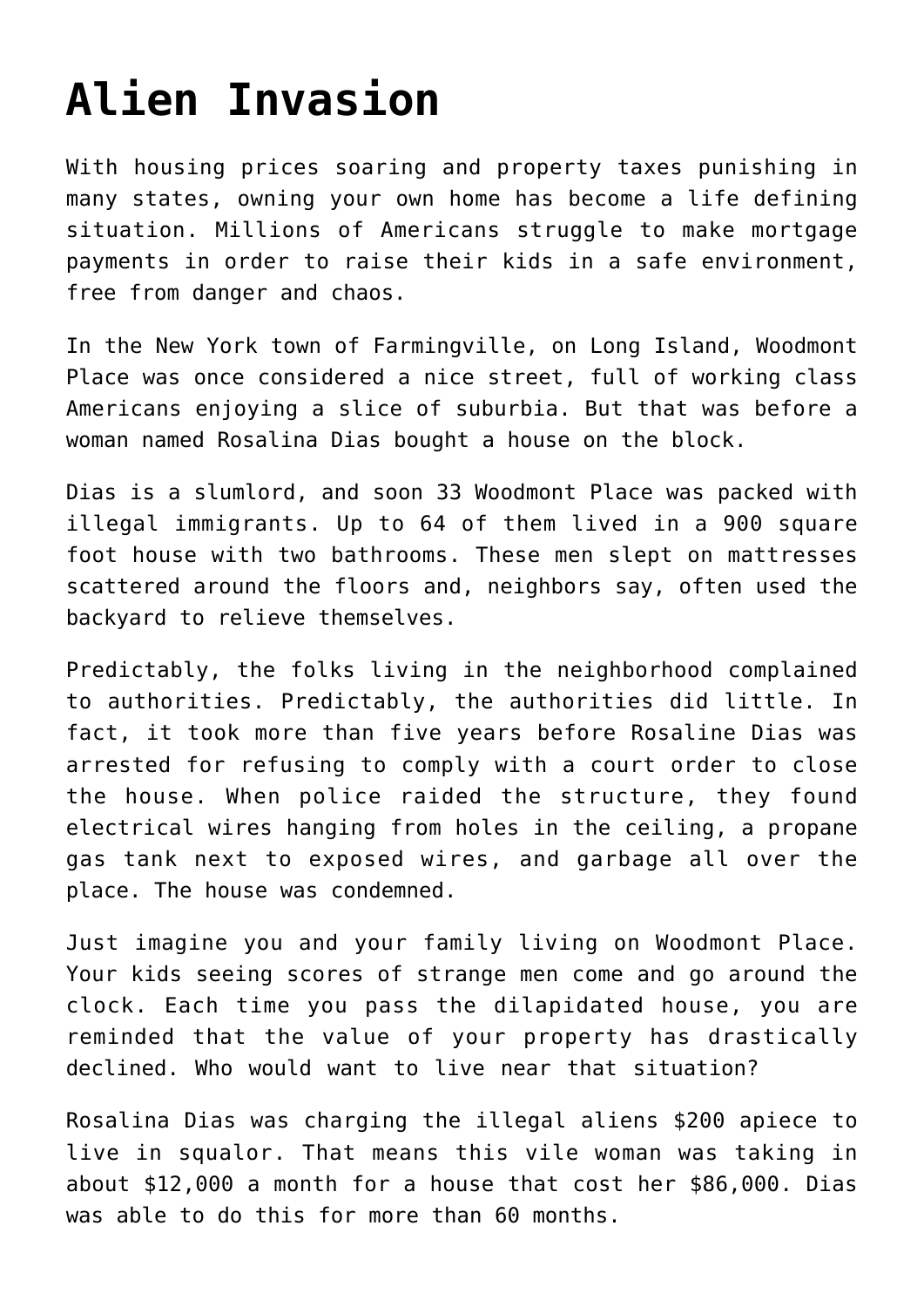The only reason Dias was shut down was because a politician named Steve Levy, the Suffolk County executive, demanded it. And what did Levy get for his trouble? Well, he was roundly criticized by The New York Times and Newsday, and viciously attacked by ideologues. One of them, Reverend Allan Ramirez, told Newsday Levy was guilty of "ethnic cleansing."

That was music to Newsday's ears. One of its headlines tipped the newspaper's hand: "Dozens of Men Now Left with Nowhere to Go."

How about going home to their respective countries and obeying the law, Newsday?

But The New York Times was even worse. In an editorial, the paper stated: "Mr. Levy sang the law-enforcement tune … bemoaning the dread danger posed by Latino flophouses and charging that TV stations and newspapers … had been wrong to point out the problems with Mr. Levy's callous assault on slumlords."

Callous assault on slumlords? Is the New York Times kidding? This Dias woman is a parasite who ruined an entire neighborhood and exploited destitute individuals for money. And Levy's insistence that the law be enforced is a "callous assault" on her?

This is what we have come to in America. Despicable behavior is now justified by media people so steeped in bone-headed ideology they literally can't think straight.

The folks living on Woodmont Place are finally rid of a dangerous situation that should have never been allowed to exist. Illegal aliens have no right to live on your block; they are not supposed to be in this country. Soulless slumlords have no right to violate building codes and destroy neighborhoods. Irresponsible media have no right to attack a public servant who is enforcing the law and looking out for the folks.